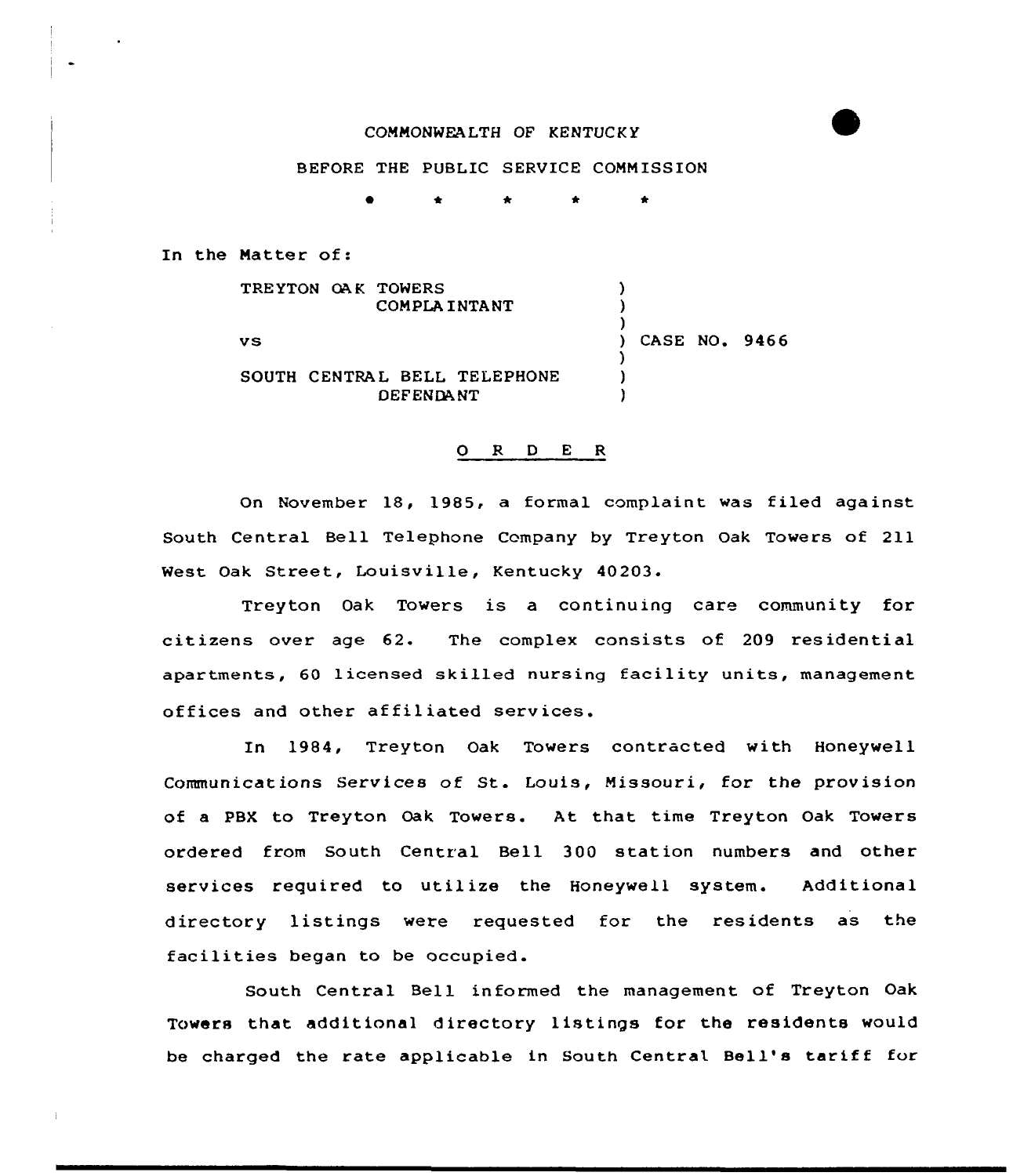Joint User Service, Business Endividual Line Flat Rate. As of April 29, 1985, that charge was 813.49 per joint user per month. South Central Bell also indicated that the additional listings would be placed in the business section of the Louisville directory.

Treyton Oak Towers has come before this Commission requesting that an interpretation of, or deviation from, South Central Bell's tariffs be made so that:

1. Treyton Oak Towers is allowed <sup>36</sup> additional directory listings at no additional charge.

2. Residents of Treyton Oak Towers are charged no more for directory listings than other similar South Central Bell customers are charged for this service.

3. Residents of Treyton Oak Towers are allowed to have their directory listings placed in the residential section of the Louisville telephone directory.

4. Residents of Treyton Oak Towers are assessed a charge for "referencing" which is reasonable for the service rendered.

5. Treyton Oak Towers is charged the residential rate for those trunks and related trunk services at Treyton Oak Towers which solely serve its residential clients.

While South Central Bell has proposed to render service to Treyton Oak Towers and its residents under the provisions of the Joint User Service Tariff, the tariff does not set <sup>a</sup> specific charge for a residential joint user listing or for residential joint user service. Many of the issues addressed in this case,

 $-2-$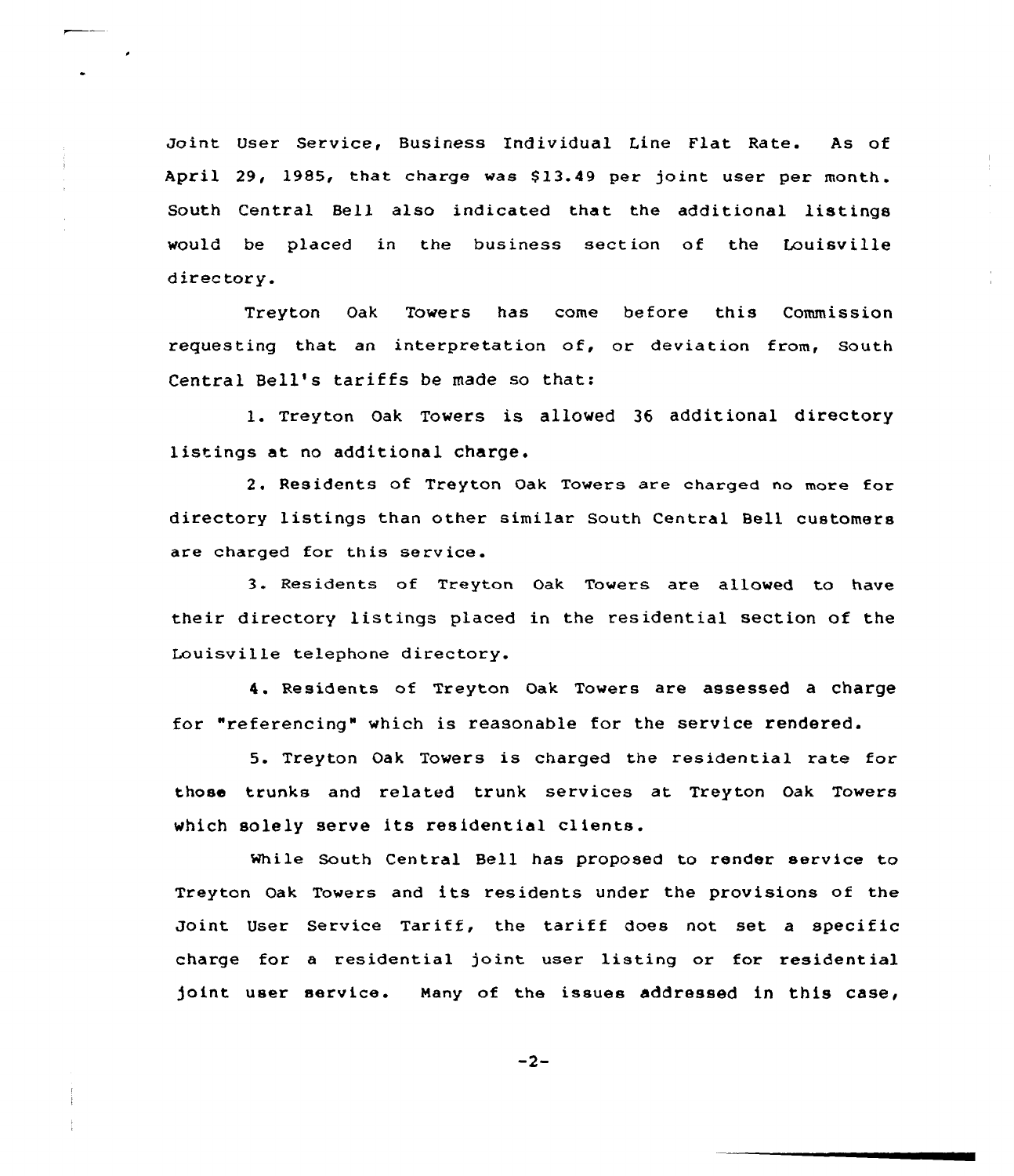including the charges for resell and allowance of resell, are presently under consideration by this Commission in Administrative Case No. 293.

<sup>A</sup> hear ing was held on January 9, 1986. Since an absolute deadline of January 15, 1986, exists with respect to additional directory listings, Treyton Oaks stated that it did not object to the Commission addressing the directory listing issues separately from the Trunk rate issue.

## Findings

The Commission finds that:

1. Treyton Oak Towers should be allowed up to 36 additional listings in the business section of the Louisville directory at no charge for business usage only.

2. Directory listings for residents of Treyton Oak Towers are most similar to Permanent Guest or Tenant Maintaining a Residence in the Hotel contained in the Section A3.5.2 A{3){b) of South Central Bell's tariff and should be charged according to the present South Central Bell tariff.

3. South Central Bell has not demonstrated that the Permanent Guest directory listing rate should be increased.

4. The listings for residents of Treyton Oak Towers should be placed in the residential section of the Louisville directory.

5. Referencing should be included in the charge for additional listings.

6. The issue of charges for trunks and related trunk services requires further consideration and wi11 be addressed at a later date.

 $-3-$